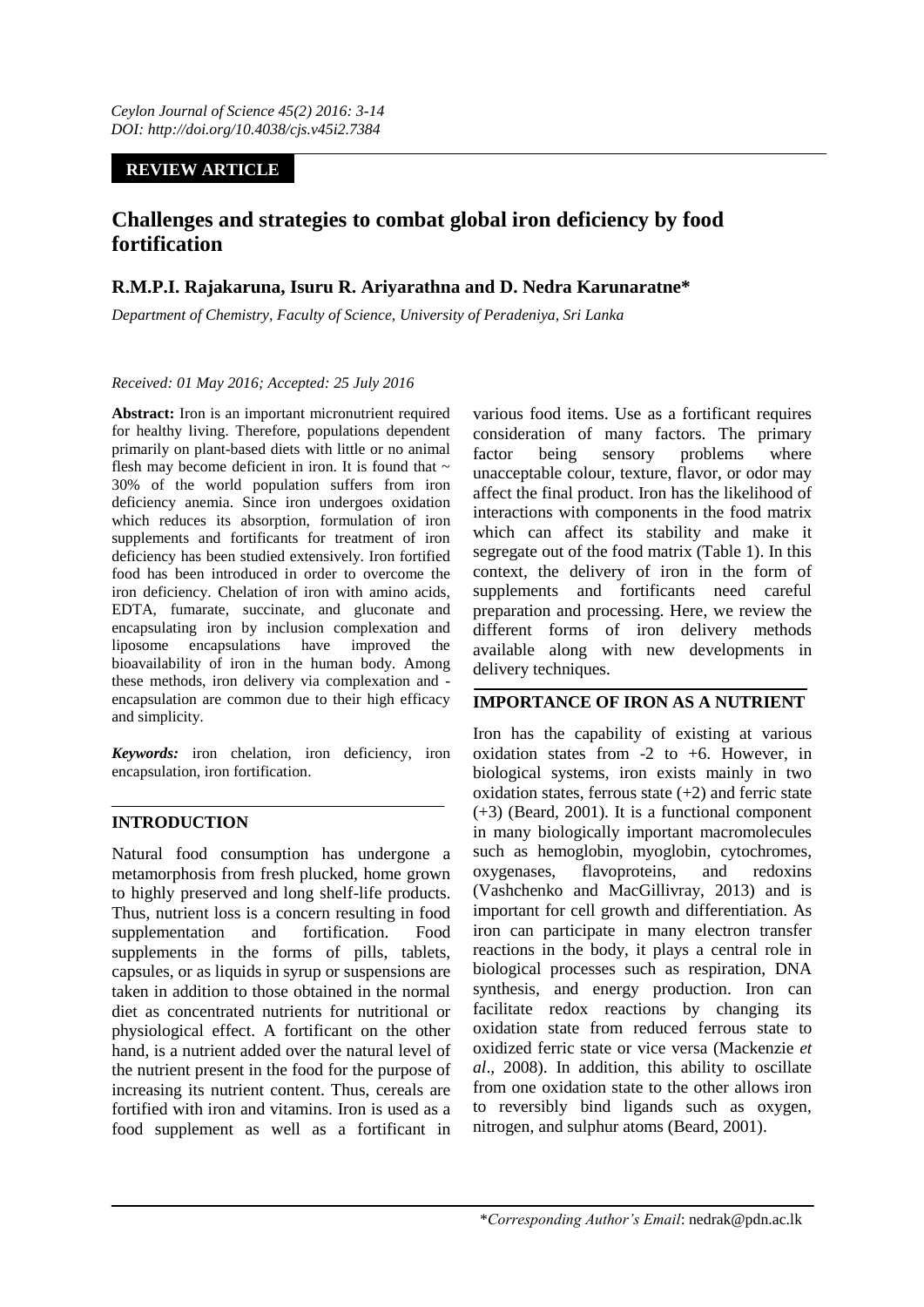| <b>Fortified food</b> | Iron source/s                              | <b>Added iron content</b>      | Reference                    |  |
|-----------------------|--------------------------------------------|--------------------------------|------------------------------|--|
| Curry powder          | <b>NaFeEDTA</b>                            | 25 µg Fe/g curry powder        | (Ballot et al., 1989)        |  |
| Cheddar cheese        | Ferric chloride                            | 90 mg Fe/g cheddar cheese      | (Zhang and Mahoney,<br>1989) |  |
|                       | Fe-casein complex                          | 29 mg Fe/g cheddar cheese      |                              |  |
|                       | Ferripolyphosphate-whey<br>protein complex | 36 mg Fe/g cheddar cheese      |                              |  |
| Yogurt                | Ferric chloride                            | 10, 20, and 40 mg Fe/kg yogurt | (Hekmat and Mahon,<br>1997)  |  |
| Milk                  | Ferrous sulfate                            | $1.2$ mg Fe $/100$ ml milk     | (Pizarro et al., 2015)       |  |
| Sugar                 | NaFeEDTA                                   | 1 g Fe/kg sugar                | (Viteri et al., 1995)        |  |
| Salt                  | Ferrous sulfate                            | 1 mg Fe/g salt                 | (Rao, 1994)                  |  |
| <b>Bread rolls</b>    | FeSO <sub>4</sub> and NaFeEDTA             | 2.5 mg Fe/50 g wheat flour     | (Hurrell et al., 2000)       |  |
| Infant cereal         | Ferrous succinate                          | 50 mg Fe/100 g rice cereal     |                              |  |
|                       | Ferrous saccharate                         | 50 mg Fe/100 g rice cereal     | (Hurrell et al., 1989)       |  |
|                       | Ferrous fumarate                           | 50 mg Fe/100 g rice cereal     |                              |  |
| Rice                  | Ferrous sulfate                            | $3$ mg Fe/100 mg rice          | (Cook and Reusser,<br>1983)  |  |
| Fish sauce            | Ferrous sulfate                            | 310-380 mg Fe/l fish sauce     |                              |  |
|                       | Ferric ammonium citrate                    | 310-380 mg Fe/l fish sauce     | (Walczyk et al., 2005)       |  |
|                       | Ferrous lactate                            | 310-380 mg Fe/l fish sauce     |                              |  |

**Table 1:** Types of iron fortified foods and their iron contents.

Iron containing proteins in the mammalian system carry out functions that are essential for the maintenance of the body. Since iron is an essential constituent in cytochromes that participate in ATP production, it is necessary for efficient energy production in the body. Iron present as a cofactor in heme, is the largest iron reservoir in the body (Johnson and Wessling-Resnick, 2012). Haemoglobin that contains iron is important to transport oxygen throughout the body. The porphyrin prosthetic groups that contain iron as the metal center, reversibly bind the dioxygen ligand and carry the oxygen from the lungs to the tissues. Myoglobin is required for oxygen storage in the body and for the use of oxygen in the muscles (Alaunyte *et al*., 2014). Iron is a central component in the heme enzymes. Cytochromes A, B, and C contain heme as the active site and carry out electron transfer employing the variable oxidation states of iron. Additionally, iron facilitates transfer of electrons to molecular oxygen at the end of the respiratory chain (Geissler and Singh, 2011). The catalases and peroxidases which facilitate breakdown of hydrogen peroxide also contain iron in them.

Most single electron transfer reactions are facilitated by iron-sulphur complexes present in the enzymes. Aconitase, an enzyme required for the function of the citric acid cycle, ribonucleotide reductase essential for DNA synthesis, phenylalanine hydroxylase, and tyrosine hydroxylase required for melanin synthesis are some examples of biologically important iron-sulphur complexes (Geissler and Singh, 2011). Iron is also found to be an important contributor in immune responses (Mackenzie *et al*., 2008).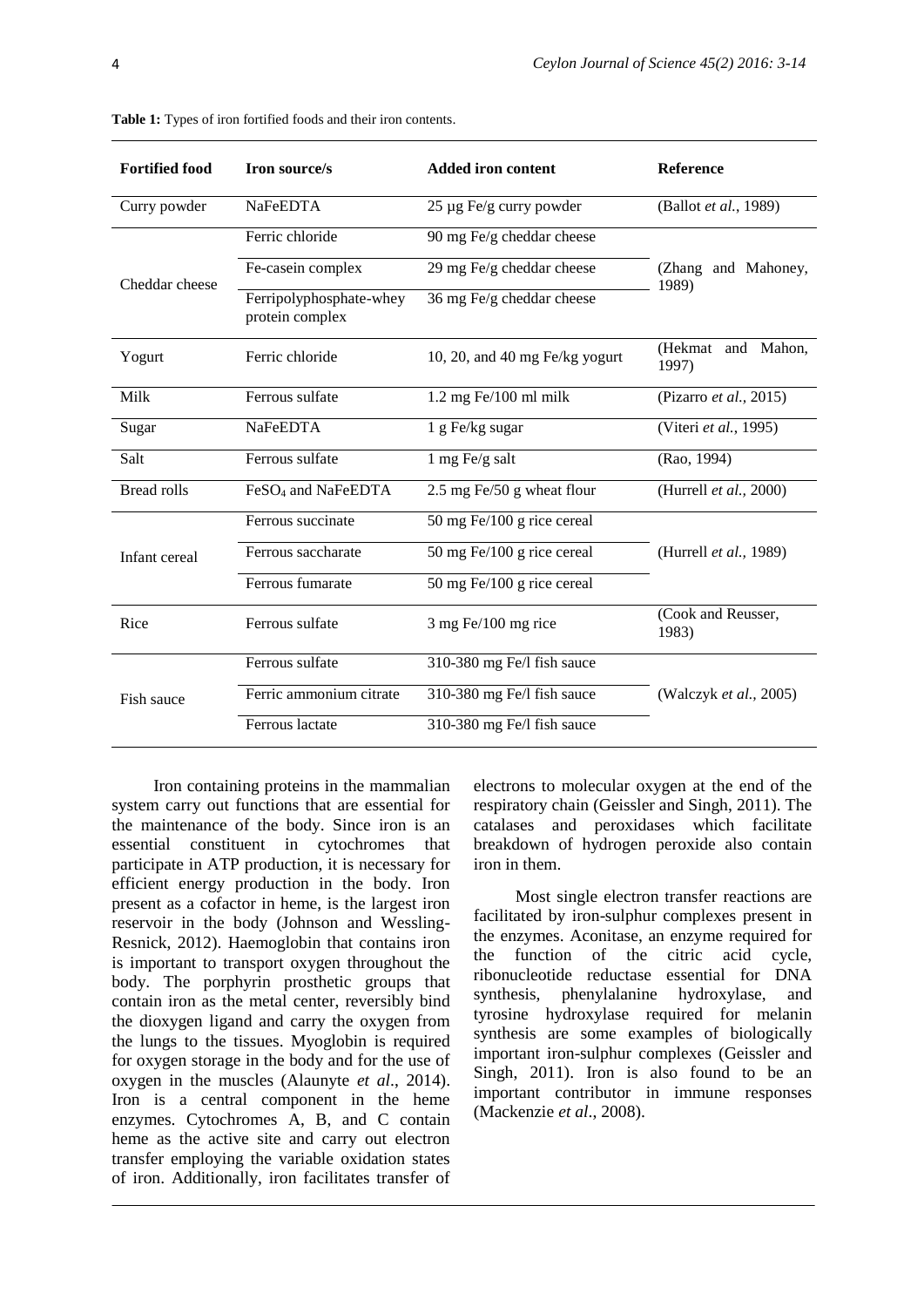#### **Consequences of iron deficiency**

According to World Health Organization (WHO), iron deficiency anemia is the most common micronutrient deficiency throughout the world. Over two billion people in the world have been diagnosed with anemia.

In Sri Lanka, a survey performed in 2009 has shown that 25.2% of children under the age of five, suffer from iron deficiency anemia (Jayatissa *et al*., 2012). The daily requirement of iron intake depends on the gender and age and the estimated average iron requirement is given in Table 2. Iron deficiency anemia impairs the activity of many enzymes, decreases myoglobin in skeletal muscle, and lowers the level of hemoglobin in the bloodstream (Beard, 2001), resulting in decreased physical activity, lethargy and increased risk of infection due to impaired immune response. Anemia also affects the early physical and cognitive development of infants (Beinner and Lamounier, 2003). The morbidity and mortality of pregnant women at the time of childbirth is shown to increase due to iron deficiency (Hurrell *et al*., 2000), and therefore, responsible for about 26% of the maternal deaths around the world (Brabin *et al*., 2001). Low iron content in blood is also linked to inflammatory bowel diseases, and one third of these patients have been found to suffer from anemia (Gasche, 2004). Further, iron deficiency can cause chronic kidney diseases (Babitt and Lin, 2012) and heart failure (Jankowska *et al*., 2013). Various measures taken to minimize iron deficiency include intake of iron supplements, fortification of food with iron, and biofortification of crops (Allen, 2002).

#### **Dietary sources and iron metabolism**

There are two forms of dietary iron, namely heme iron and non-heme iron. It is found that the relative absorptivity is higher in heme iron than non-heme iron in the human body (Hurrell and Egli, 2010). This distinction is made according to the mechanism of absorption of iron in the body. A certain percentage of iron present in meat, fish, and poultry is heme iron. Plant-based foods such as fruits and vegetables contain only non-heme iron, also known as inorganic iron, in the form of iron salts and chelates (Lim *et al*., 2013).

Inorganic iron forms about 90% of the total iron absorbed from food (Tandara and Salamunic, 2012). Heme iron is absorbed as a porphyrin complex into the mucosal cells in the small intestine (Lim *et al*., 2013).

| Age / years | <b>Male</b>          | Female               | <b>Pregnancy</b>      | <b>Lactation</b>     |
|-------------|----------------------|----------------------|-----------------------|----------------------|
| $1 - 3$     | $3.0$ mg/day         | $3.0$ mg/day         | -                     | -                    |
| $4 - 8$     | $4.1$ mg/day         | $4.1$ mg/day         |                       | -                    |
| $9 - 13$    | $5.9$ mg/day         | $5.7 \text{ mg/day}$ |                       | -                    |
| $14 - 18$   | $7.7 \text{ mg/day}$ | $7.9 \text{ mg/day}$ | $23.0 \text{ mg/day}$ | $7.0 \text{ mg/day}$ |
| $19 - 30$   | $6.0$ mg/day         | $8.1 \text{ mg/day}$ | $22.0$ mg/day         | $6.5 \text{ mg/day}$ |
| $31 - 50$   | $6.0$ mg/day         | $8.1$ mg/day         | $22.0$ mg/day         | $6.5 \text{ mg/day}$ |
| $51 - 70$   | $6.0$ mg/day         | $5.0$ mg/day         |                       | -                    |
| > 70        | $6.0$ mg/day         | $5.0$ mg/day         | -                     | -                    |

**Table 2:** Estimated average iron requirement (Source: Institute of Medicine US Panel on Micronutrients).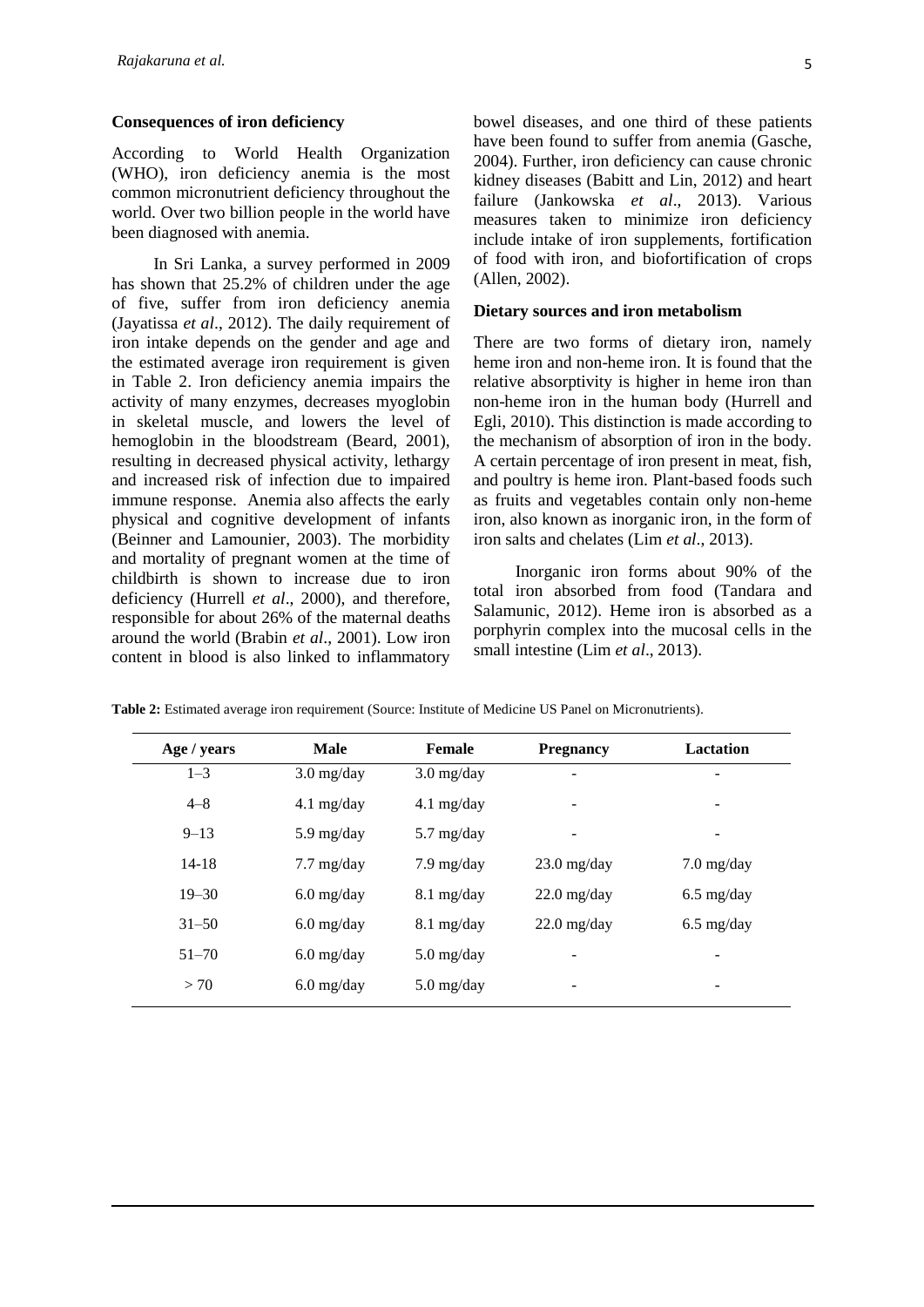

**Figure 1:** Iron porphyrin ring

Non-heme iron in ferrous state is transported using divalent metal transporter 1 (DMT1), and non-heme ferric iron is converted to ferrous form by duodenal cytochrome reductase (Geissler and Singh, 2011). Then, the ferrous ion enters an exchangeable iron pool in the enterocyte, from where iron will be supplied as required for various functions. A regulated mechanism for excretion of iron is unknown to date and therefore the content of iron in the body is controlled by the absorption at the small intestine (Tandara and Salamunic, 2012). Heme iron remains in the porphyrin complex until it is absorbed by the mucosal cells; the influence of external factors on heme iron absorption is minimal. However, non-heme iron absorption is influenced by factors that enhance or inhibit iron solubility (Osungbade and Oladunjoye, 2012).

#### **Factors affecting iron absorption**

Absorption of iron in the intestines can be affected by the presence of several dietary factors associated with the food matrix. Since heme iron is associated with the prophyrin ring, absorption of heme iron is greater than that of non heme iron. Ascorbic acid binds iron and keeps it in the reduced ferrous state and thereby enhances its bioavailability. Similarly compounds such as glycine, citrate, gluconate, and fumarate which can chelate ferrous iron and improve its solubility may increase iron bioavailability. On the other hand, plant components such as polyphenols, phosphates, calcium, and dietary fiber are known to reduce non-heme iron absorption into the body (Chen and Oldewage-Theron, 2002; Hurrell *et al*., 1999; Roughead *et al*., 2002) through the formation of insoluble iron salts/complexes.

### *Ascorbic acid*

Ascorbic acid has been found to drastically increase iron absorption from meals. According to findings from the research carried out by Hallberg *et al*. in 1987, there is a semiexponential relationship between the amount of ascorbic acid in the meal and the amount of iron absorbed. Another study was carried out by Derman *et al*. (1977) on 116 Indian women to determine the iron absorption from maize meal porridge containing ascorbic acid . The meals were given with and without tea or coffee and the iron absorption was measured using a radio-iron utilization method. The research revealed that addition of 50-100 mg of ascorbic acid would increase iron absorption by ten-fold when taken without tea, and that using doses of 250-500 mg of ascorbic acid could even overcome the inhibitory effect of tea on iron absorption. Two mechanisms have been suggested to be responsible for the increase in iron absorption in the presence of ascorbic acid. The first mechanism is the formation of soluble ironascorbic acid complexes. Absorption of nonheme iron depends on its extent of solubility within the lumen of the upper intestinal tract. Thus, the formation of soluble ascorbic acid iron complexes will lead to an increase in iron absorption. The second mechanism by which ascorbic acid increases iron absorption is reducing iron in ferric to ferrous form. Also, ascorbic acid prevents binding of other ligands in the intestine with iron, which may reduce iron absorption. However, ascorbic acid is unstable under the temperature and humidity conditions used in food processing. Therefore, the use of ascorbic acid in processed food to increase iron absorption may not be fruitful. A study carried out by Lynch and Cook demonstrated that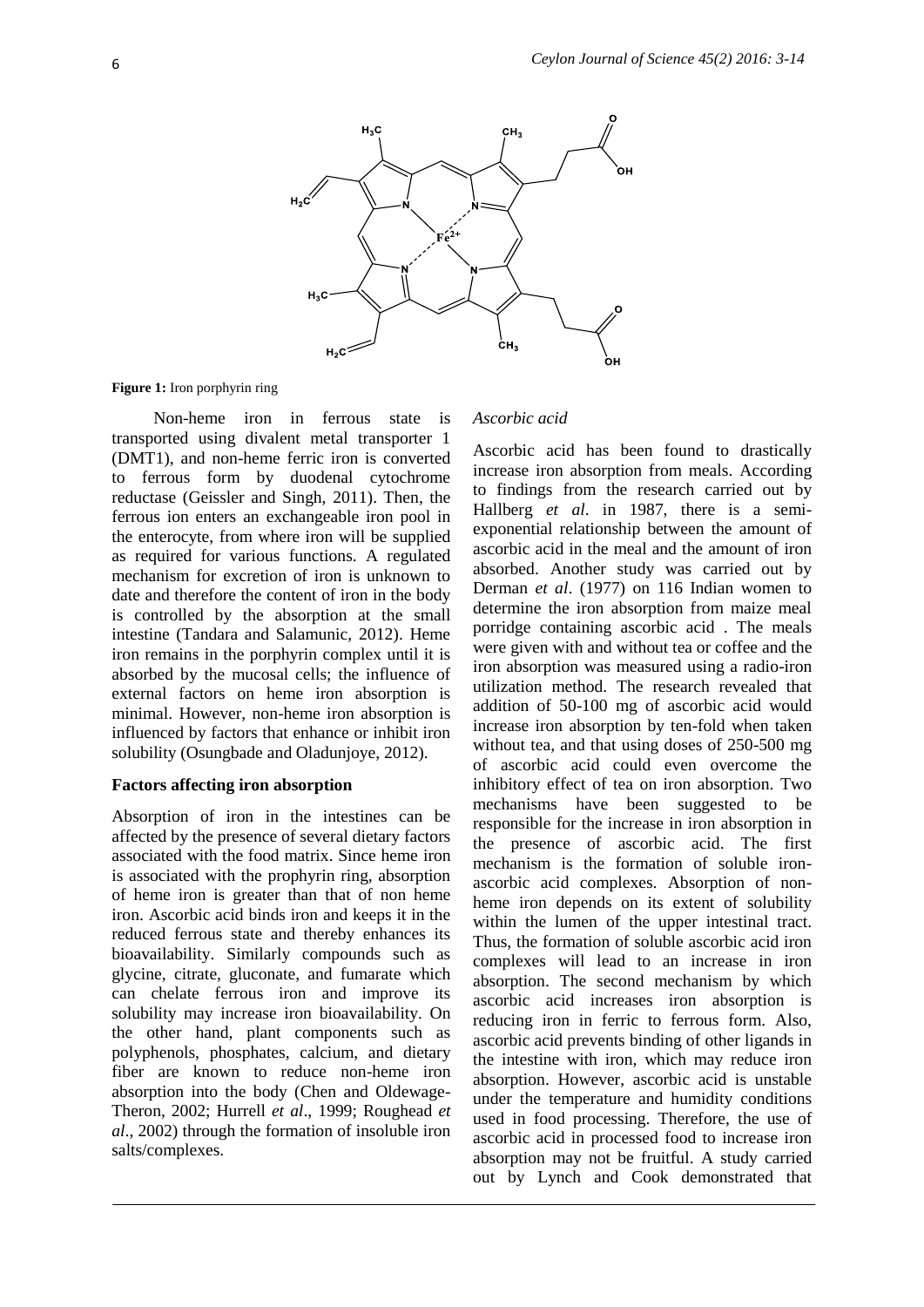ascorbic acid is effective only if it is present in the meal. They observed a six-fold increase in iron absorption when 500 mg of ascorbic acid is taken with the meal. However, when the same amount of ascorbic acid was taken 4 to 8 hours prior to the meal, its effect on iron absorption was found to be insignificant (Lynch and Cook, 1980). Human studies using radioisotopes carried out by Lynch and Stoltzfus (2003) concluded that the increase of iron absorption by ascorbic acid depends on the dose of ascorbic acid consumed and that during iron absorption, ascorbic acid needs to be present in the lumen of the upper gastrointestinal tract. They also found that intravenously injected ascorbic acid does not demonstrate an increase in iron absorption. Meat

is also known to increase absorption of nonheme iron to the body.

#### *Phytates*

Phytates are powerful chelators which can bind on to metals and form insoluble complexes. Due to its formation of insoluble complexes with iron cations, phytate is considered to be an inhibitor of iron absorption. Cereals and legumes are known to contain phytates and phytic acid. Koreissi-Dembele et al. (2013) studied the effect of dephytinization on iron absorption in fonio meals. Incubation at pH 5, 50 $\degree$ C was found to degrade phytic acid. Iron absorption was shown to increase from 2.6% in the non-dephytinized meal to 8.3% in the dephytinized meal (Koreissi-Dembele *et al*., 2013).

**Table 3:** Comparison of oral iron formulations (Source: "Pharmacist's letter/ Prescriber's letter," 2008).

| <b>Formulation</b>          | Dosage form                                                                   | <b>Comments</b>                                                                                                                                             |
|-----------------------------|-------------------------------------------------------------------------------|-------------------------------------------------------------------------------------------------------------------------------------------------------------|
| Ferric ammonium citrate     | Capsules                                                                      | Iron is present as a ferric salt and<br>needs reduction to ferrous form in<br>the intestinal lumen for absorption.<br>Less bioavailable than ferrous salts. |
| Ferrousbisglycinate         | Capsules and tablets                                                          | An iron-amino acid chelate with<br>high bioavailability.                                                                                                    |
| Ferrous fumarate            | Tablets                                                                       | Efficacy and tolerability similar to<br>ferrous sulfate. Moderately soluble<br>in water. Almost tasteless.                                                  |
| Ferrous gluconate           | Tablets                                                                       | Similar efficacy and tolerability as<br>ferrous sulfate.                                                                                                    |
| Ferrous sulphate            | Oral solution, tablets, enteric-<br>coated tablets, and filmcoated<br>tablets | Effective, tolerable, and cheap.<br>Formulation of choice for<br>treatment of iron deficiency<br>anemia.                                                    |
| Heme iron polypeptide       | Capsules                                                                      | More bioavailable than iron<br>salts. Well-tolerated.                                                                                                       |
| Polysaccharide-iron complex | Capsules, solution, and filmcoated<br>tablets                                 | Ferric iron is complexed to<br>hydrolyzed starch. Tasteless and<br>odorless. Bioavailability similar to<br>ferrous sulfate.                                 |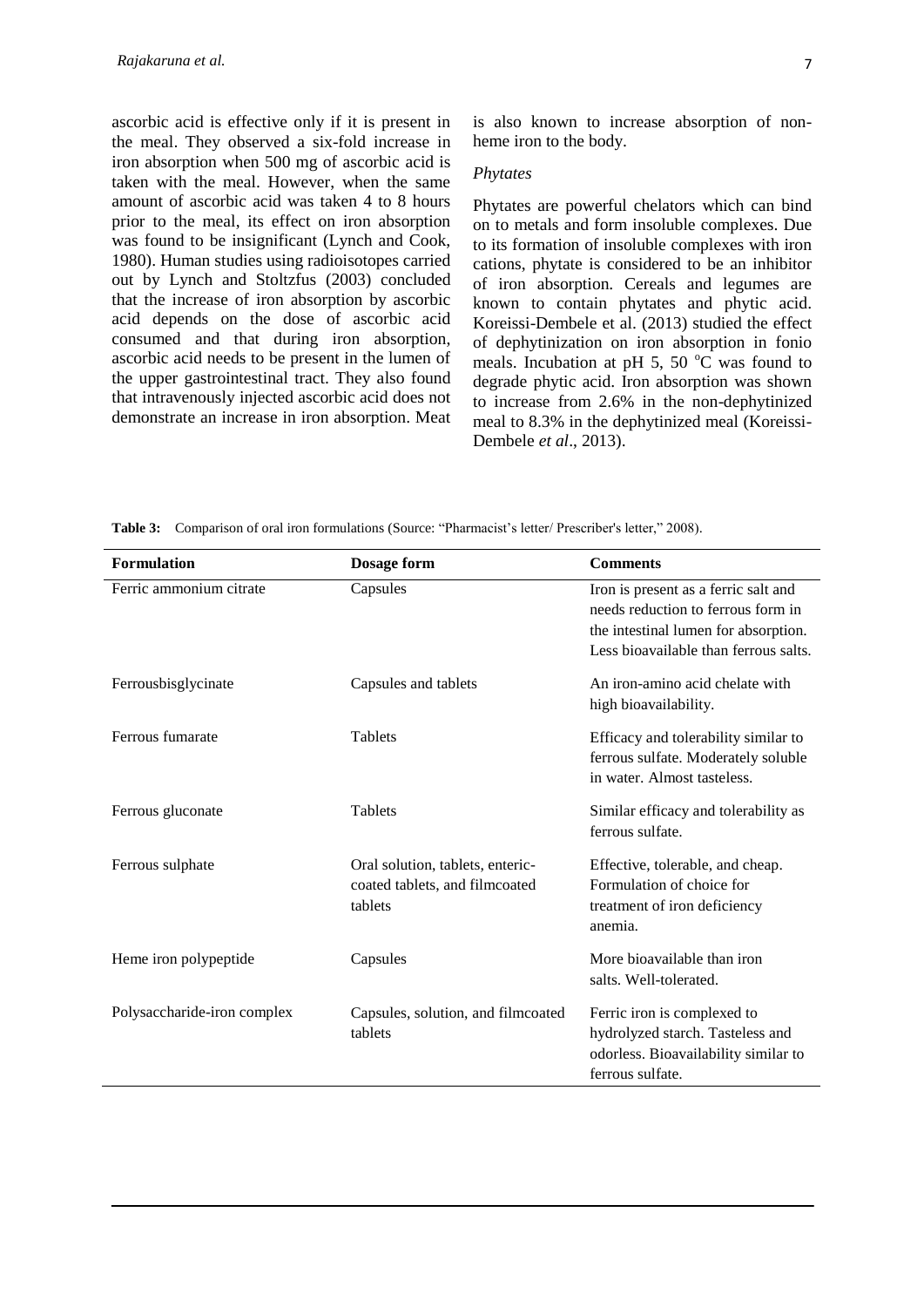#### **IRON DELIVERY METHODS**

When dietary intake of iron is insufficient to meet the bodily requirements, iron is taken as a supplement and also iron fortification is carried out on staple food (Beinner and Lamounier, 2003; Mirmiran *et al*., 2012). Oral iron supplements of widely varying dosages, formulations (quick or prolonged release), and chemical states (ferrous or ferric form) are available (Table 3). A study on the bioavailability of the ferrous and ferric forms has shown that slow-release ferrous sulphate preparations have good bioavailability, efficacy, and acceptable tolerability when compared with ferric iron polymaltose complex preparations (Santiago, 2012).

However, iron can change color of food by forming complexes with compounds such as sulphur compounds, tannins, and polyphenols. Iron is chemically reactive under alkaline conditions, give a metallic taste, cause gastrointestinal discomfort, and give an unpleasant flavor due to fat oxidation (Chen and Oldewage-Theron, 2002; Mehansho, 2006). Also, iron in ferrous state may be easily oxidized into less bioavailable ferric state. Moreover, interaction of non-heme iron with various dietary components in the intestine may reduce the solubility and therefore, lower the bioavailability. To minimize these drawbacks, chelation of iron with biocompatible ligands and encapsulation of iron with various edible coatings have been carried out (Mehansho, 2006). We present some of these methods which have shown promise as effective carriers or delivery agents of ferrous iron.

#### **Chelation**

Iron chelation is a technique used to deliver active ingredients that have either low absorption efficiency or are less bioavailable. Chelation is literally the protective enclosure of minerals such as iron and zinc, so that these minerals do not undergo any unnecessary reactions before reaching the target. A set of chelating agents such as EDTA (Ethylenediaminetetraacetate), chitosan, amino acids, gluconate, succinate, fumarate are used in chelating cations that need to be delivered (Flora, 2013). Ferrous sulphate is very soluble and therefore has high bioavailability. However, it is also susceptible to organoleptic changes and interactions with ligands in the intestine to form insoluble

complexes. To minimize these unfavorable reactions, chelation of iron is carried out.

#### *Amino acid chelated iron*

Use of amino acids to chelate iron causes iron to be absorbed in the jejunum, unlike the non-heme iron which is absorbed in the duodenum. One example of an amino acid chelated iron complex is ferrous bis-glycinate, in which one ferrous cation is chelated with two glycine ligands. Glycine too is capable of protecting iron from binding on to ligands that can reduce iron absorption. Benjamin *et al*. (2000)carried out a study using 10 iron sufficient males to compare the efficiencies of iron absorption from ferrous sulphate, ferrous bis-glycinate, and ferric trisglycinate from a phytate-rich meal. The subjects were fed whole maize porridge fortified with  $59$ Fe-sulphate on day one and  $59$ Fe bis-glycinate on the second day. Then iron absorption was determined from blood radioactivity. The results showed that iron absorption from ferrous bisglycinate is four times that of ferrous sulphate. Ferrous bis-glycinate is water soluble, and therefore can easily oxidize from ferrous to ferric state resulting in color and flavor changes (Jiménez-Alvarado *et al*., 2009; Mehansho, 2006).

### *EDTA complexes*

EDTA ligand has been found to form stable complexes with iron. EDTA is a hexadentate chelate ligand and is capable of forming complexes with many metal cations (Chen and Oldewage-Theron, 2002). Findings from a study carried out by Hurrell *et al*. (2000) demonstrated that the complex NaFeEDTA facilitated higher iron absorption than that from ferrous sulphate and ferrous fumarate. Eighty-four volunteers from ages between 18-40 years were given infant cereals and bread rolls fortified with radio labeled ferrous sulphate or ferrous fumarate and Fe absorption was measured based on erythrocyte enrichment. Then the subjects were fed infant cereals and bread rolls fortified with radio labeled NaFeEDTA. Iron absorption from NaFeEDTA fortified meal was observed to be 1.9-3.9 times greater than that from ferrous sulphate or ferrous fumarate fortified meal. It was also demonstrated that addition of  $Na<sub>2</sub>EDTA$ can increase iron absorption from cereal fortified with ferrous sulphate.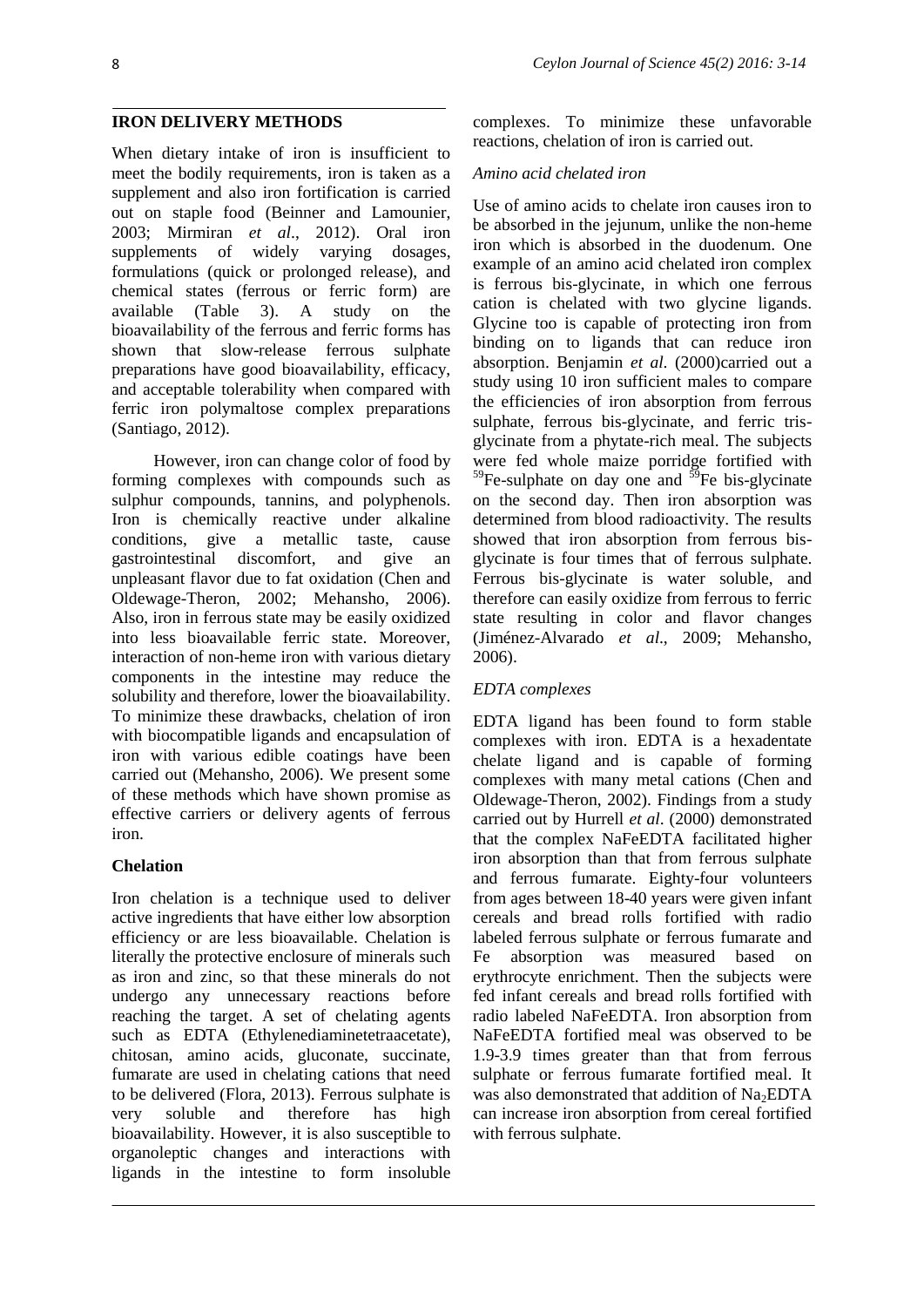

**Figure 2:** Structure of NaFeEDTA



**Figure 3:** a. Ferrous fumarate b. Ferrous succinate c. Ferrous gluconate

Iron-EDTA complexes are stable and the bioavailability of iron from the complex is not affected by the harsh conditions used in food processing. They are advantageous since they cause fewer organoleptic problems. Presence of EDTA ligand can minimize the effect of phytates on iron absorption. EDTA ligand is not metabolized in the body, and is excreted through the urinary tract. Divalent cations bind EDTA with high affinity and therefore, loss of biologically important divalent cations may occur. This process is named co-chelation (Chen and Oldewage-Theron, 2002). Since, iron-EDTA complexes are about six times more expensive than ferrous sulphate (Le *et al*., 2006), the use of EDTA as a ligand has its restrictions.

#### *Fumarate, succinate, and gluconate ligands*

Unless chelated or protected with a coating, iron in ferrous state is easily oxidized into ferric state. Ferric iron can precipitate proteins and cause gastro intestinal irritation when ingested. However, the precipitation of proteins does not occur when iron is chelated with gluconate or succinate ligands. Therefore, succinate and gluconate complexes of iron are used to deliver iron (Hurrell *et al*., 1989; Khosroyar and Arastehnodeh, 2007). Ferrous fumarate is commonly used in iron supplements due to its high bioavailability (Chen and Oldewage-Theron, 2002). Also, since fumarate ligand is present in living organisms and is an essential

component in Krebs's cycle, ferrous fumarate shows good biocompatibility and minimal side effects (Kapor *et al*., 2012).

#### **Encapsulation**

Encapsulation involves creating a protective layer around a particular substance. In food and pharmaceutical applications this protective coating can assist controlled release of the entrapped substance of interest. So far, various encapsulation techniques such as polymerization, spray drying, gelation, precipitation, and coacervation with relation to food industry have been reported (Ariyarathna and Karunaratne, 2015; Bastos *et al*., 2012; Karunaratne *et al*., 2016; Gadkari and Balaraman, 2015). Encapsulated iron compounds have been used in iron fortification to minimize interactions between the other components in the food vehicle (Chen and Oldewage-Theron, 2002). When choosing the shell material for the capsule. it is important to consider its solubility in gastric juice. Whey protein, chickpea protein, alginate, and hydrogenated oils have been used to encapsulate iron containing compounds (Bezbaruah *et al*., 2011; Khosroyar and Arastehnodeh, 2007; Martin and Jong, 2012; Mehansho, 2006; Rajakaruna *et al*., 2015; Zimmermann *et al*., 2004). Various techniques of encapsulation have been utilized in studies to increase the bioavailability and to solve organoleptic issues related to iron.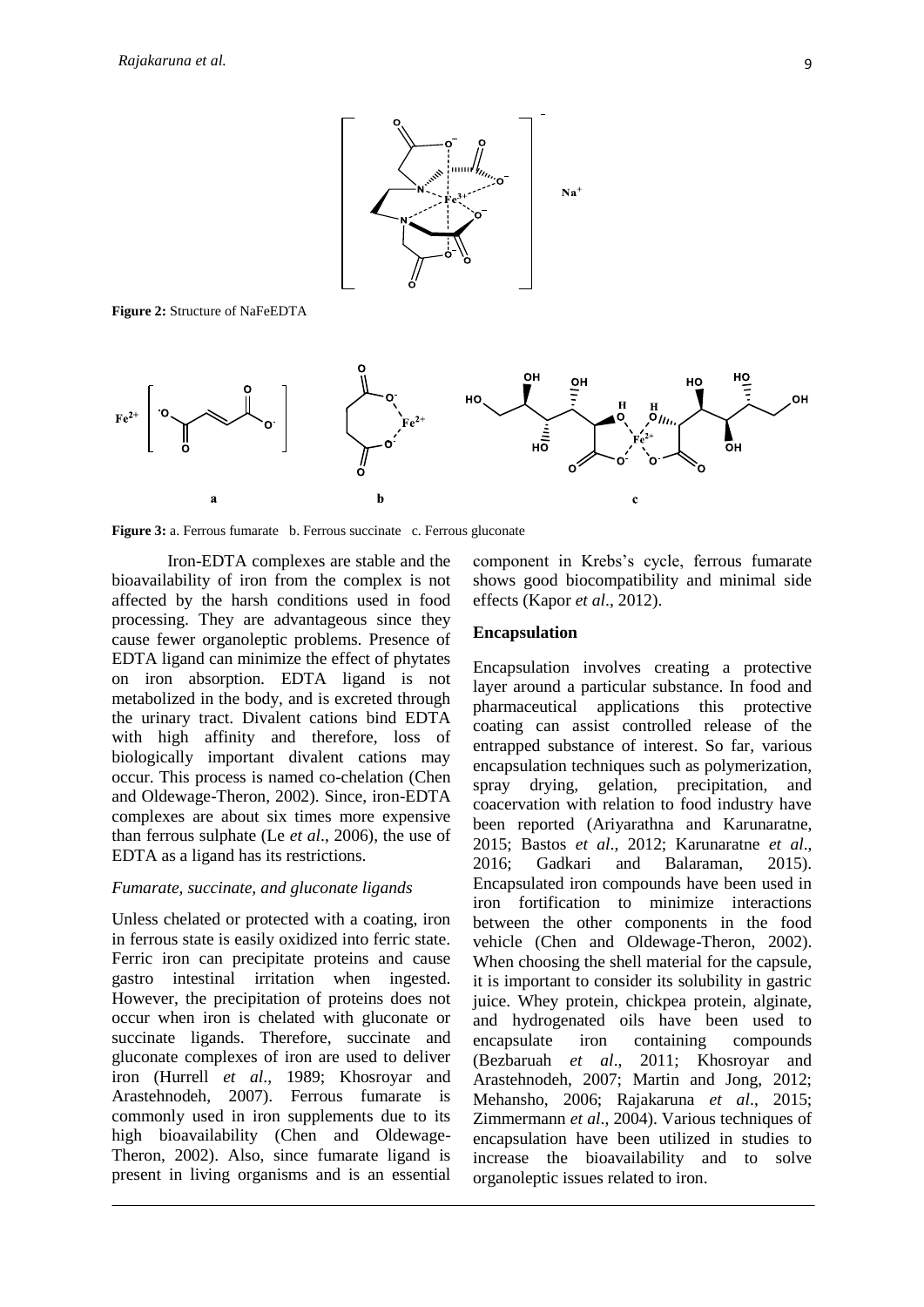Cold-set gelation has been used to entrap iron in the presence of ascorbic acid which can otherwise undergo degradation on heat application. Whey protein has been used to create gel particles by first unfolding the protein structure and then inducing cold-set gelation by addition of  $Fe<sup>2+</sup>$  and ascorbic acid. Particles have then been freeze dried at  $-40^{\circ}$ C. Presence of ascorbate has been found to increase the strength of the iron induced cold-set gel. The particles have also displayed protein stability at pH range 2 to 7, indicating high encapsulation efficiency. Also, the presence of ascorbic acid in gel particles has resulted in an increase in *in vitro* iron accessibility from 10 to 80% (Martin and Jong, 2012).

Alginate has been used to encapsulate iron. The carboxylic groups on the alginate molecules and ferric cations can crosslink, creating a capsule with the iron compound at its core, and alginate as the shell. Alginate is insoluble in aqueous media. Therefore, the shell can protect the inner iron compound from interacting with moisture, and reduce organoleptic changes iron may cause. Khosroyar *et al*. (2007) have used coacervation to form ferric saccharate microcapsules using an alginate coating. Here, alginate and ferric saccharate have been mixed at a shell: core ratio of 70:30, and added drop wise to a solution of  $CaCl<sub>2</sub>$ . The particles formed have then been washed to remove free ions and dried. The alginate coated ferric saccharate particles have shown an average size of 400 µm. Iron release from the capsules under wet or dry conditions at room temperature has been found to be less than 0.04%. When the amount of water in contact with the capsules is increased, a higher release has been observed. Zimmerman *et al*.

(2004) have reported encapsulating iron along with iodine and vitamin A, to be used as a food fortificant. They used hydrogenated palm oil to coat iron and other components employing a single step spray cooling technique. The resultant capsules had a mean particle size of 100 µm and were spherical in shape. On storage for six months, the particles only lost 12-15% of its iron content.

Encapsulation has also been attempted using emulsion formation. Jimenez-Alvarado *et al*. (2009) have reported entrapping ferrous bisglycinate solution in the inner aqueous phase of water-in-oil-in-water (w/o/w) emulsions . As discussed previously, despite being able to reduce interactions of iron with phytates and polyphenols, ferrous bis-glycinate can cause color changes in food, and is also oxidized easily. Water-in-oil-in-water emulsions are made from dispersing water droplets in large oil droplets, and then dispersing the oil droplets in an aqueous phase. When biopolymers such as proteins are used in the oil phase, chemical interactions through covalent bonding, or physical interactions through electrostatic forces can take place (Dickinson, 2008). Therefore, protein-hydrocolloid systems are increasingly being used in food processing. Chickpea protein coated ferrous fumarate microparticles with high encapsulation efficiency and good release kinetics at pH 2, 4, 6, and  $\overline{8}$  have been synthesized by Rajakaruna *et al*. (2015). The isoelectric precipitation technique of adjusting the pH of a homogeneous protein and ferrous fumarate solution to the pI of the protein has been employed to obtain the encapsulate (Rajakaruna *et al*., 2015).



**Figure 4:** β-cyclodextrin a. Chemical structure b. Van der Waals Sphere structure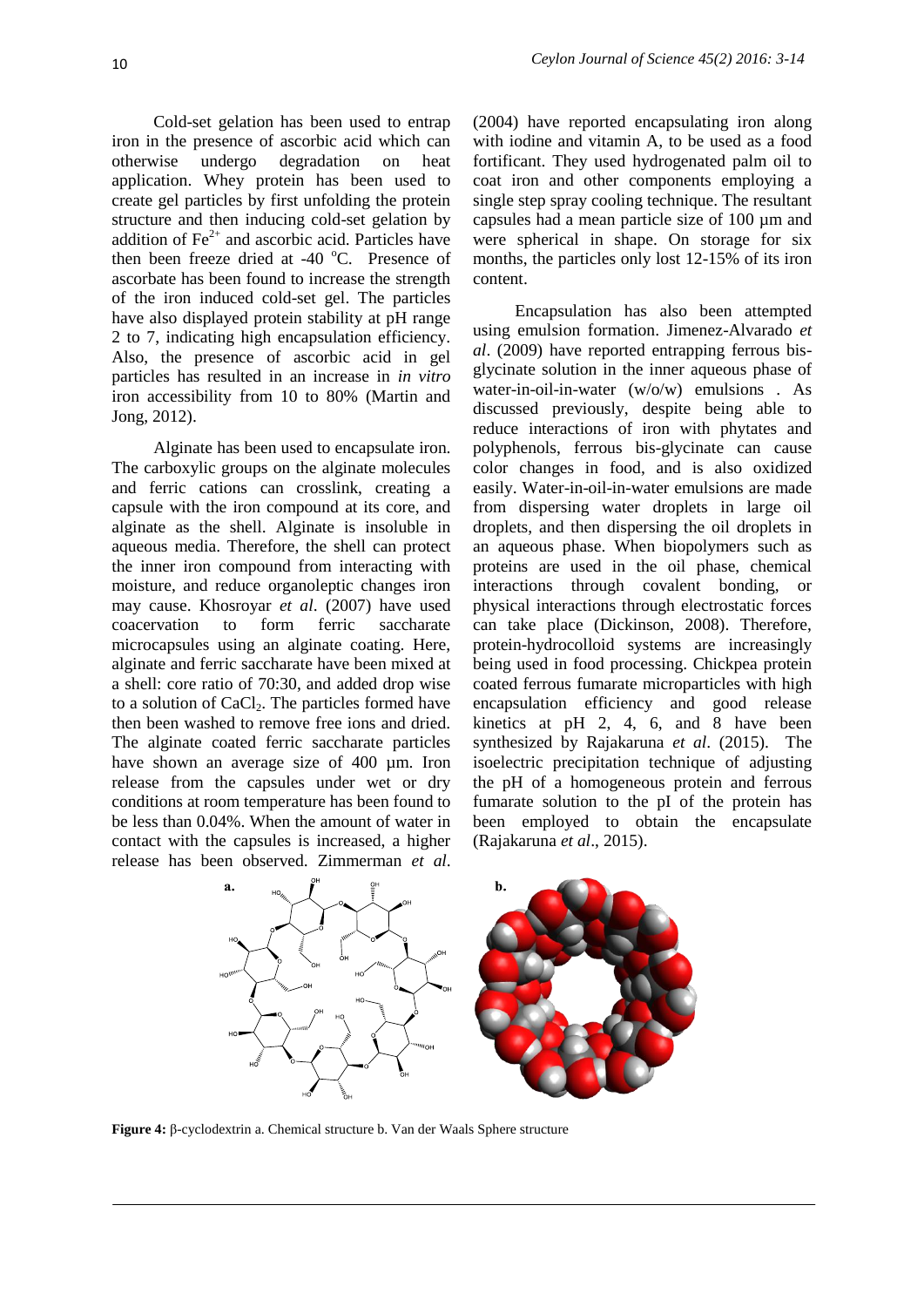## *Inclusion complexation*

β-Cyclodextrin has been used to encapsulate active ingredients by the inclusion complexation technique. β-Cyclodextrin is a cyclic carbohydrate which has a conical cave-like conformation as depicted in figure 4(b). This shape enables β-cyclodextrin to accommodate active ingredients in its central cavity. β-Cyclodextrins contain hydrophilic moieties directed outwards and a lipophilic interior which provides a suitable environment to solubilize organic compounds. The entrapped hydrophobic molecules can easily dissolve in the aqueous media, thereby increasing the stability, solubility, and bioavailability of the hydrophobic molecule. This technique is mainly used to encapsulate organic compounds such as vitamins, essential oils, and some poor water soluble drugs. Compared to other methods, loading efficiency is typically low, but the encapsulation efficiency and the stability of the encapsulated compound against heat is relatively high (Polyakov and Kispert, 2015). Kapor *et al.* (2012) reported formation of ferrous fumarate inclusion complexes using cyclodextrins. To form the inclusion complexes, coprecipitation method was used. A solution of ferrous fumarate and βcyclodextrin in molar ratio 1:1 was mixed for 72 hours at room temperature, evaporated to reduce the volume and dried in a desiccator over concentrated sulfuric acid. Entrapment of ferrous fumarate in cyclodextrin was shown to increase the solubility of ferrous fumarate (Kapor *et al*., 2012).

# *Iron liposomes*

Liposomes are produced by the association of amphiphilic compounds such as phospholipids into a bilayer structure using various techniques such as sonication, microfluidization, and solvent evaporation. Among these methods, microfluidization is the most promising technique in commercial scale production of liposomes. The encapsulation of food active ingredients in liposomes is still in its infant stages. However, interest in using this technique is becoming more popular. Liposomes are especially suitable for encapsulation of hydrophilic active components such as water soluble vitamins, minerals, and flavours. The encapsulation efficiency of active component depends mainly on the rigidity and the stability of the bilayer structure of liposomes (Matos *et al*., 2015; Gonnet *et al*., 2010).

A significant improvement in iron supplementation in animal trials was observed in liposomal encapsulated ferric ammonium citrate (Xu *et al*., 2014). They conclude that the liposomal iron can be used efficiently with minimal side effects to relieve the iron deficiency anemia caused by excessively exercise. A study that used rotary-evaporated film-ultrasonication method for the preparation of ferric citrate liposomes and heme liposomes demonstrated that this can be used as a supplement with iron fortified food in order to relieve iron deficiency. This study clearly shows that the liposomal iron delivery can significantly improve the iron absorption over direct iron supplements (Yuan *et* 

Ding *et al*. (2009) synthesized ferrous glycinate nanoliposomes from egg phosphatidylcholine by the reverse phase evaporation technique with high encapsulation efficiency for oral administration. The prepared iron nanoliposomes showed controlled release potential and better stabilization under simulated gastric juice conditions . According to the findings by Yuan *et al*. (2013b), heme liposomes and ferric citrate liposomes demonstrated 119% and 54% increase in serum iron levels when compared to heme and ferric citrate, respectively.

It was found that ferrous sulphate liposomes prepared by reverse phase evaporation method functioned as a strong iron fortifier in fluid milk (Xia and Xu, 2005). The ferrous sulphate liposomes were created with egg phosphatidylcholine using thin-film, thin-film sonication, reverse-phase evaporation, and freeze thawing methods. Out of the four methods, reverse-phase evaporation was seen to create liposomes with the highest encapsulation efficiency (Xia and Xu, 2005).

# **CONCLUSION**

*al*., 2013a).

Over the years, the method of iron delivery has evolved from using simple iron salts such as ferrous sulphate to chelates in the form of ferrous fumarate, ferrous bis-glycinate etc. With the advancement of research in carriers for delivery of small molecules, drugs, and nutrients, the use of proteins, alginate, and various hydrogenated oils have become promising candidates for iron delivery. Liposomal iron is no exception in showing that it is a good vehicle for iron delivery. The effect of these carriers on intestinal absorption of iron has indicated that the increase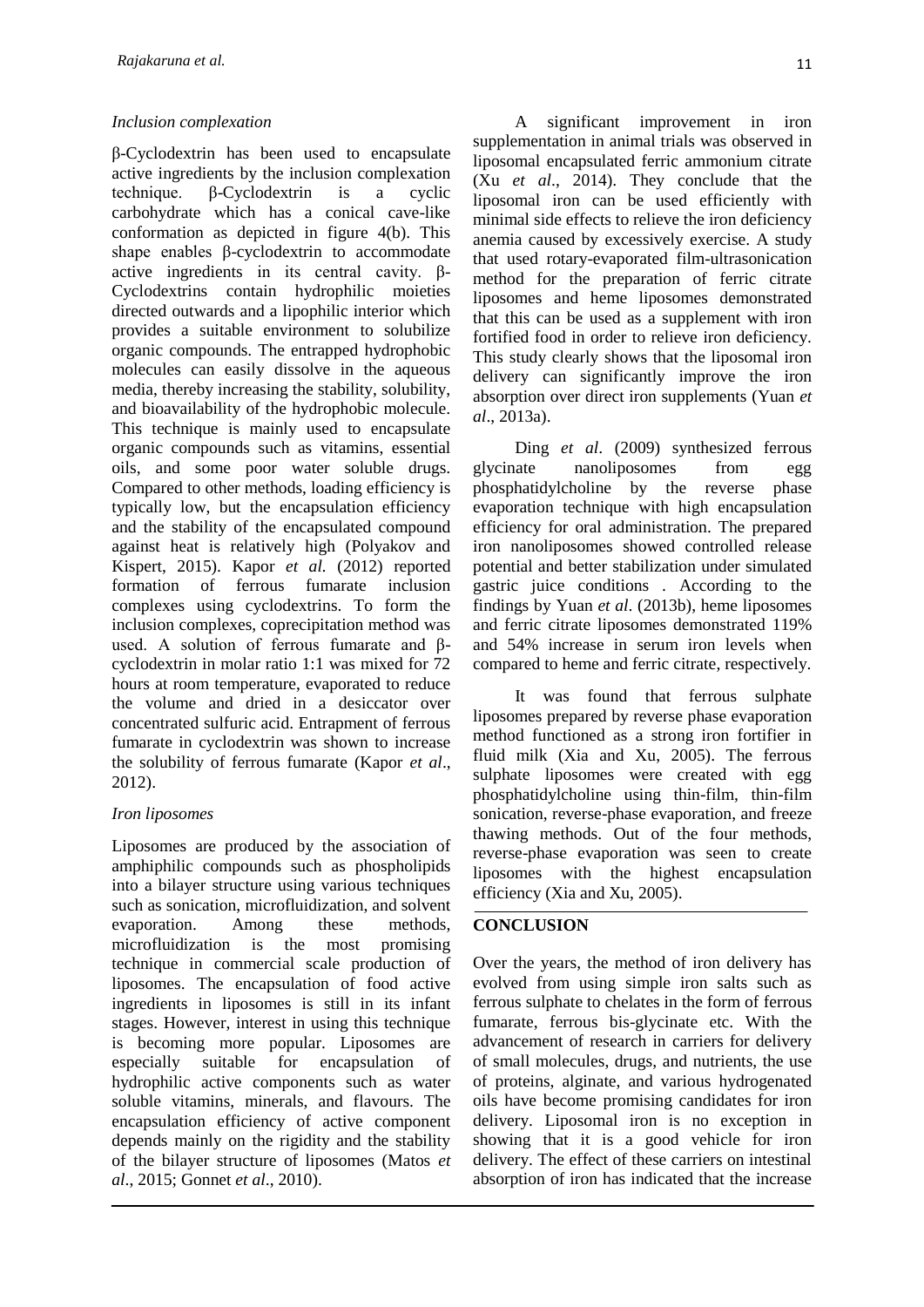is probably due to the ability of the carrier to protect iron in the ferrous state. Therefore, for iron supplementation and fortification, the use of an effective carrier may be the method of choice.

#### **REFERENCES**

- Alaunyte, I., Stojceska, V., Plunkett, A., and Derbyshire, E. (2014). Dietary iron intervention using a staple food product for improvement of iron status in female runners. *Journal of the International Society of Sports Nutrition*, **11**: 50.
- Allen, L. H. (2002). Forging Effective Strategies to Combat Iron Deficiency: Iron Supplements: Scientific Issues Concerning Efficacy and Implications for Research and Programs. *Journal of Nutrition*, **132**: 813S-819S.
- Ariyarathna, I. R., and Karunaratne, D. N. (2015). Use of chickpea protein for encapsulation of folate to enhance nutritional potency and stability. *Food and Bioproducts Processing*, **95**: 76-82.
- Babitt, J. L., and Lin, H. Y. (2012). Mechanisms of Anemia in CKD. *Journal of the American Society of Nephrology*, **23**, 1631-1634.
- Ballot, D. E., Macphail, A. P., Bothwell, T. H., Gillooly, M., and Mayet, F. G. (1989). Fortification of curry powder with NaFe(III)EDTA in an iron-deficient population: report of a controlled iron-fortification trial. *The American Journal of Clinical Nutrition*, **49**, 162- 169.
- Bastos, D. D. S., Gonçalves, M. D. P., Andrade, C. T. D., Araújo, K. G. D. L., and Leão, M. H. M. D. R. (2012). Microencapsulation of cashew apple *(Anacardium occidentale,* L.*)* juice using a new chitosan–commercial bovine whey protein isolate system in spray drying. *Food and Bioproducts Processing* **90**: 683-692.
- Beard, J. L. (2001). Iron-deficiency anemia: reexamining the nature and magnitude of the public health problem. Summary: implications for research and programs. *The Journal of Nutrition* **131**: 568S-580S.
- Beinner, M. A., and Lamounier, J. A. (2003). Recent experience with fortification of foods and beverages with iron for the control of irondeficiency anemia in Brazilian children. *Food and Nutrition Bulletin*, **24**: 268-274.
- Bezbaruah, A. N., Shanbhogue, S. S., Simsek, S., and Khan, E. (2011). Encapsulation of iron nanoparticles in alginate biopolymer for trichloroethylene remediation. *Journal of Nanoparticle Research* **13**: 6673-6681.
- Bovell-Benjamin, A. C., Viteri, F. E., and Allen, L. H. (2000). Iron absorption from ferrous bisglycinate and ferric trisglycinate in whole maize is regulated by iron status. *American Journal of Clinical Nutrition* **71**: 1563-1569.
- Brabin, B. J., Hakimi, M., and Pelletier, D. (2001). An Analysis of Anemia and Pregnancy-Related Maternal Mortality. *The Journal of Nutrition*, **131**: 604-615.
- Chen, Z., and Oldewage-Theron, W. (2002). Food Fortification to Prevent and Control Iron Deficiency. *African Journal of Food, Agriculture, Nutrition and Development*, **2**: 67-77.
- Cook, J. D., and Reusser, M. E. (1983). Iron fortification: an update. *The American Journal of Clinical Nutrition*, **38**, 648-59.
- Derman, D., Sayers, M., Lynch, S. R., Charlton, R. W., Bothwell, T. H., and Mayet, F. (1977). Iron absorption from a cereal-based meal containing cane sugar fortified with ascorbic acid. *The British Journal of Nutrition*, **38**: 261-269.
- Dickinson, E. (2008). Interfacial structure and stability of food emulsions as affected by protein– polysaccharide interactions. *Soft Matter*, **4**: 932.
- Ding, B., Xia, S., Hayat, K., and Zhang, X. (2009). Preparation and pH Stability of Ferrous Glycinate Liposomes. *Journal of Agricultural and Food Chemistry*, **57**: 2938-2944.
- Flora, S. J. S. (2013). Chelation Therapy. In: [Reference Module in Chemistry, Molecular](http://www.sciencedirect.com/science/referenceworks/9780124095472)  [Sciences and Chemical Engineering,](http://www.sciencedirect.com/science/referenceworks/9780124095472) *Comprehensive Inorganic Chemistry II,* Pp. 987- 1013.
- Gadkari, P. V., and Balaraman, M. (2015). Catechins: Sources, extraction and encapsulation: A review. *Food and Bioproducts Processing*, **93**: 122-138.
- Gasche, C. (2004). Iron, anaemia, and inflammatory bowel diseases. *Gut*, **53**, 1190-1197.
- Geissler, C., and Singh, M. (2011). Iron, meat and health. *Nutrients*, **3**: 283-316.
- Gonnet, M., Lethuaut, L., and Boury, F. (2010). New trends in encapsulation of liposoluble vitamins. *Journal of Controlled Release*, **146**: 276-290.
- Hallberg, L., Brune, M., and Rossander-Hulthén, L. (1987). Is there a physiological role of vitamin C in iron absorption? *Annals of the New York Academy of Sciences* **498**: 324-332.
- Hekmat, S., and Mahon, D. J. M. (1997). Manufacture and Quality of Iron-Fortified Yogurt. *Journal of Dairy Science*, **80** 3114-3122.
- Hurrell, R. F., and Egli, I. (2010). Iron bioavailability and dietary reference values. *American Journal of Clinical Nutrition* **91**: 1461-1467.
- Hurrell, R. F., Furniss, D. E., Burri, J., Whittaker, P., Lynch, S. R., and Cook, J. D. (1989). Iron fortification of infant cereals: A proposal for the use of ferrous fumarate or ferrous succinate. *American Journal of Clinical Nutrition*, **49**: 1274- 1282.
- Hurrell, R. F., Reddy, M. B., Burri, J., and Cook, J. D. (2000). An evaluation of EDTA compounds for iron fortification of cereal-based foods. *The British Journal of Nutrition* **84**: 903-910.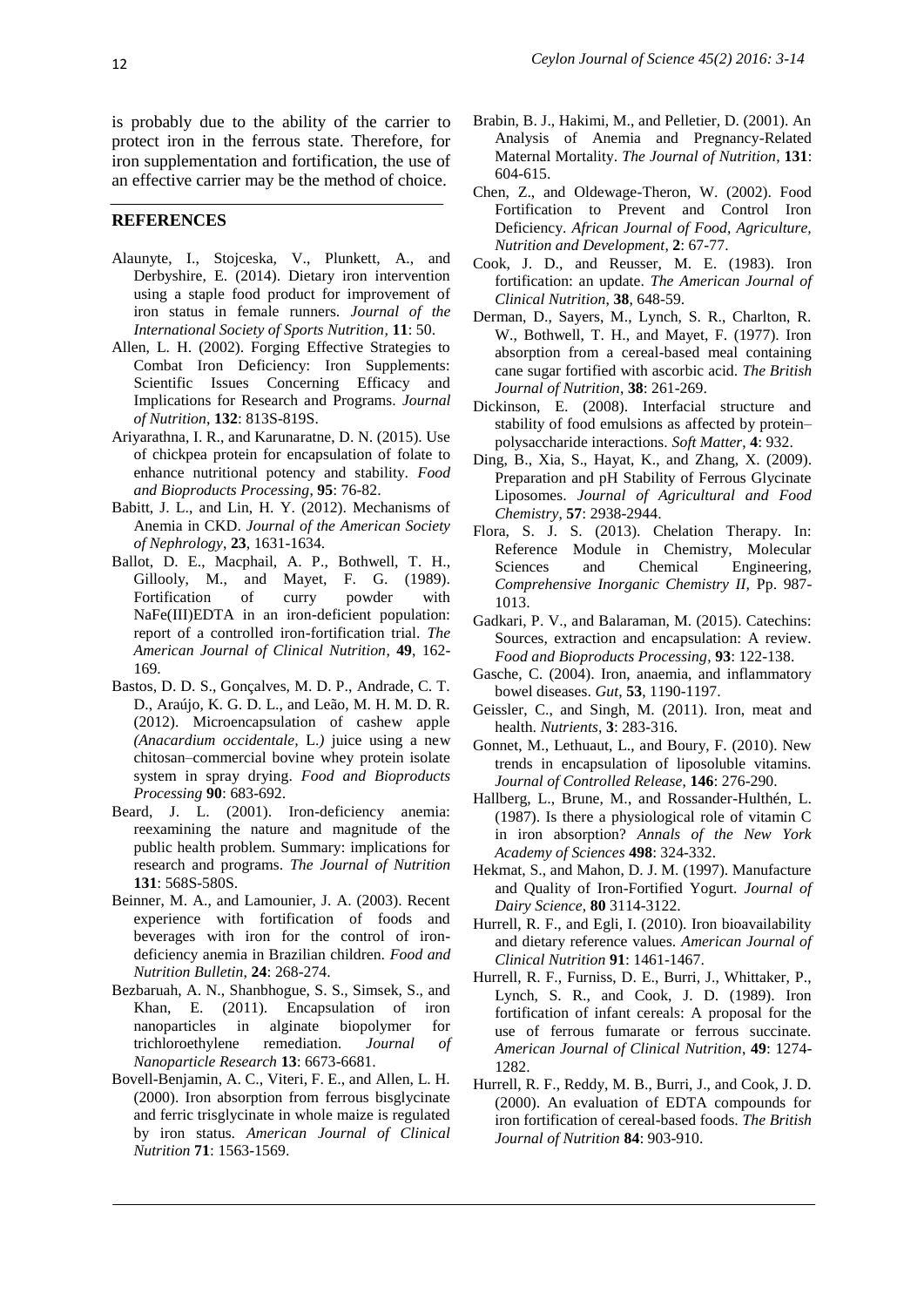- Hurrell, R. F., Reddy, M., and Cook, J. D. (1999). Inhibition of non-haem iron absorption in man by polyphenolic-containing beverages. *The British Journal of Nutrition*, **81**: 289-295.
- Institute of Medicine (US) Panel on Micronutrients (2001). Dietary Reference Intakes for Vitamin A, Vitamin K, Arsenic, Boron, Chromium, Copper, Iodine, Iron, Manganese, Molybdenum, Nickel, Silicon, Vanadium, and Zinc. National Academies Press (US), Washington (DC), 9, Pp 290-393
- Jankowska, E. A., Haehling, S. V., Anker, S. D., Macdougall, I. C., and Ponikowski, P. (2013). Iron deficiency and heart failure: diagnostic dilemmas and therapeutic perspectives. *European Heart Journal*, **34**, 816-829.
- Jayatissa, R., Gunathilaka, M. M., and Fernando, D. N. (2012). National nutrition and micronutrient survey 2012; Anaemia among children aged 6-59 months and nutritional status of children and adults, 1, Pp 14-15
- Jiménez-Alvarado, R., Beristain, C. I., Medina-Torres, L., Román-Guerrero, A., and Vernon-Carter, E. J. (2009). Ferrous bisglycinate content and release in W1/O/W2 multiple emulsions stabilized by protein-polysaccharide complexes. *Food Hydrocolloids*, **23**: 2425-2433.
- Johnson, E., and Wessling-Resnick, M. (2012). Iron metabolism and the innate immune response to infection. *Microbes and Infection*, **14**: 207-216.
- Kapor, A. J., Nikolić, L. B., Nikolić, V. D., and Stanković, M. Z. (2012). The Synthesis and Characterization of Iron (II) Fumarate and Its Inclusion Complexes with Cyclodextrins. *Advanced Technologies*, **1**: 7-15.
- Karunaratne, D. N., Siriwardhana, D. A. S., Ariyarathna, I. R., Rajakaruna, R. M. P. I., Banu, F. T., and Karunaratne, V. (2017), Nutrient delivery through Nanoencapsulation. *In Nutrient Delivery, Chapter 17. In: Grumezescu (Eds.), Nanotechnology in the Agri-Food Industry*. (In press) Elsevier Science Pp. 653–680. ISBN : 978- 0-12-804304-2Khosroyar, S., and Arastehnodeh, A. (2007). Ferric saccharate microencapsulation with alginate coating using the coacervation method. *Afinidad*, **80**: 121-127.
- Koreissi-Dembele, Y., Fanou-Fogny, N., Moretti, D., Schuth, S., Dossa, R. A. M., Egli, I., Zimmermann, M. B., Brouwer, I. D. (2013). Dephytinisation with Intrinsic Wheat Phytase and Iron Fortification Significantly Increase Iron Absorption from Fonio (Digitaria exilis) Meals in West African Women. *PLoS ONE*, **8**: e70613.
- Le, H. T., Brouwer, I. D., Burema, J., Nguyen, K. C., and Kok, F. J. (2006). Efficacy of iron fortification compared to iron supplementation among Vietnamese schoolchildren. *Nutrition Journal*, **5**: 32.
- Lim, K. H. C., Riddell, L. J., Nowson, C. A., Booth, A. O., and Szymlek-Gay, E. A. (2013). Iron and

zinc nutrition in the economically-developed world: A review. *Nutrients*, **5**: 3184-3211.

- Lynch, S. R., and Cook, J. D. (1980). Interaction of vitamin c and iron. *Annals of the New York Academy of Sciences,* **589**: 32-44.
- Lynch, S. R., and Stoltzfus, R. J. (2003). Iron and ascorbic Acid: proposed fortification levels and recommended iron compounds. *The Journal of Nutrition*, **133**: 2978-2984.
- Mackenzie, E. L., Iwasaki, K., and Tsuji, Y. (2008). Intracellular iron transport and storage: from molecular mechanisms to health implications. *Antioxidants and Redox Signaling*, **10**: 997-1030.
- Martin, A. H., and Jong, G. A. H. D. (2012). Enhancing the *in vitro*  $\text{Fe}^{2+}$  bio-accessibility using ascorbate and cold-set whey protein gel particles. *Dairy Science and Technology*, **92**: 133–149.
- Matos, M., Gutiérrez, G., Iglesias, O., Coca, J., and Pazos, C. (2015). Enhancing encapsulation efficiency of food-grade double emulsions containing resveratrol or vitamin B12 by membrane emulsification. *Journal of Food Engineering*, **166**: 212-220.
- Mehansho, H. (2006). Symposium: Food Fortification in Developing Countries The Economics of Food Fortification 1. *The Journal of Nutrition*, **136**: 1068-1071.
- Mirmiran, P., Golzarand, M., Serra-Majem, L., and Azizi, F. (2012). Iron, iodine and vitamin a in the Middle East; a systematic review of deficiency and food fortification. *Iranian Journal of Public Health*, **41**: 8-19.
- Osungbade, K. O., and Oladunjoye, A. O. (2012). Preventive treatments of iron deficiency Anaemia in pregnancy: A review of their effectiveness and implications for health system strengthening. *Journal of Pregnancy*, **2012**: 1-7.
- Pharmacist's letter/ Prescriber's letter. (2008). Comparison of oral iron supplements. *Pharmacist's Letter*, **24**, 1-4.
- Pizarro, F., Olivares, M., Maciero, E., Krasnoff, G., Cócaro, N., and Gaitan, D. (2015). Iron Absorption from Two Milk Formulas Fortified with Iron Sulfate Stabilized with Maltodextrin and Citric Acid. *Nutrients*, **7**, 8952-8959.
- Polyakov, N. E., and Kispert, L. D. (2015). Water soluble biocompatible vesicles based on polysaccharides and oligosaccharides inclusion complexes for carotenoid delivery. *Carbohydrate Polymers*, **128**: 207-219.
- Rajakaruna, R. M. P. I., Ariyarathna, I. R., and Karunaratne, D. N. (2015). Development of a protein encased ferrous fumarate microcapsule. *International Research Symposium on Engineering Advancements,* Vol. 5, Pp. 273-276.
- Rao, B. S. N. (1994). Fortification of salt with iron and iodine to control anaemia and goitre: development of a new formula with good stability and bioavailability of iron and iodine. *Food and Nutrition Bulletin*, **15**, 32-39.